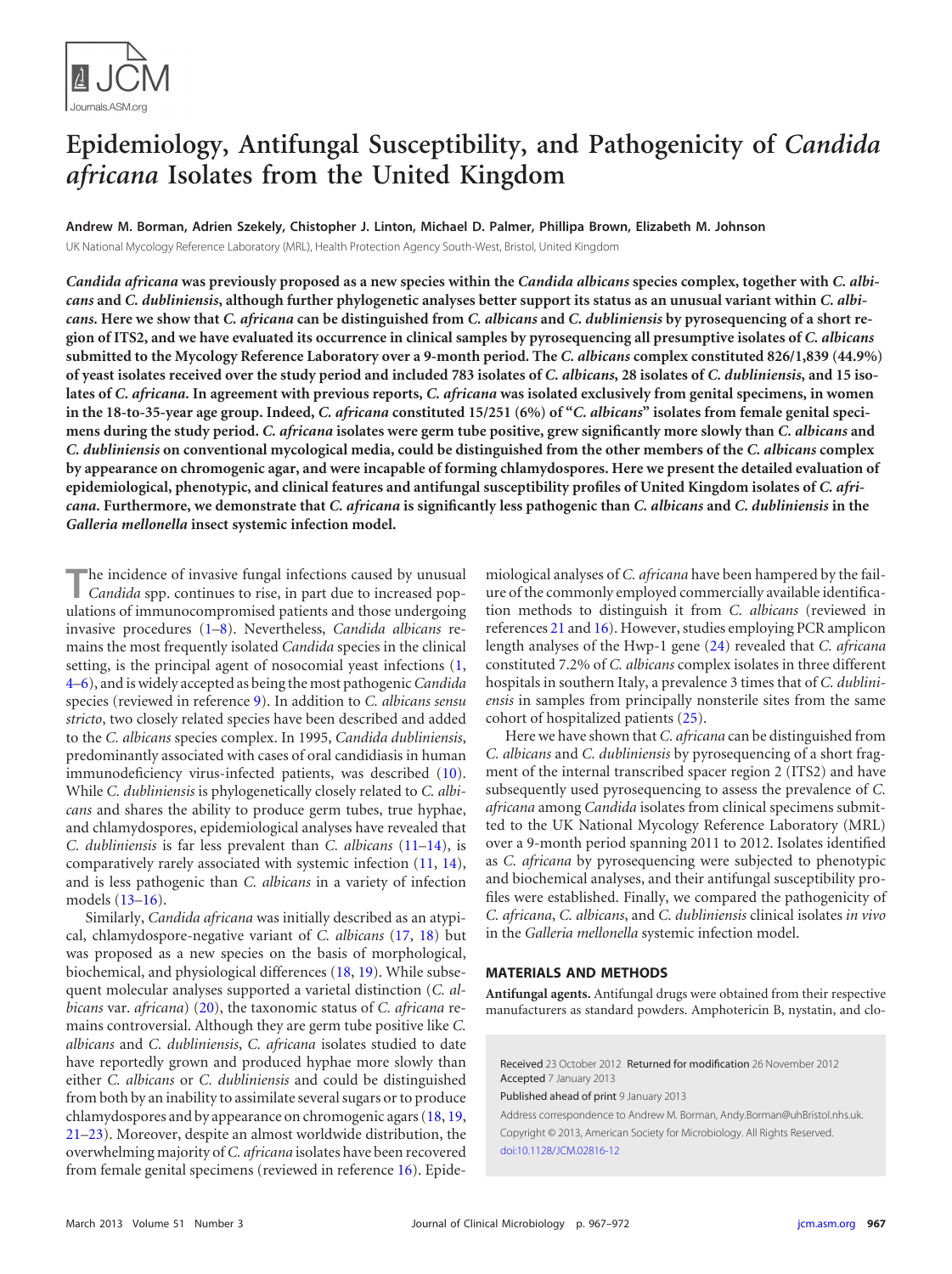<span id="page-1-0"></span>**TABLE 1** Pyrosequencing signature sequences of members of the *C. albicans* species complex*<sup>a</sup>*

| Species/sequence variant       | Pyrosequencing signature sequence <sup>b</sup> |  |  |                                           |  |  |  |    | Identity <sup>c</sup> | Percentage <sup><math>d</math></sup> |
|--------------------------------|------------------------------------------------|--|--|-------------------------------------------|--|--|--|----|-----------------------|--------------------------------------|
| Candida albicans 1             |                                                |  |  | GTCAA AGTTT GAAGA TATAC GTGGT GGACG TTACC |  |  |  | 35 |                       | 65.3                                 |
| Candida albicans 2             |                                                |  |  | GTCAA AGTTT GAAGA TATAC GTGGT aGACG TTACC |  |  |  | 34 |                       | 24.9                                 |
| Candida albicans 3             |                                                |  |  | GTCAA AGTTT GAAGA TATAC GTGGT aGACG CTACC |  |  |  | 33 |                       | 7.0                                  |
| Candida albicans 4             |                                                |  |  | GTCAA AGTTT GAAGA TATAC GTGGT aGACG TTGCC |  |  |  | 33 |                       | 2.8                                  |
| Candida stellatoidea (CBS1905) |                                                |  |  | GTCAA AGTTT GAAGA TATAC GTGGT GGACG TTACC |  |  |  | 35 |                       | ND                                   |
| Candida africana               |                                                |  |  | GTCAA AGTTT GAAGA TATAC GTaGT aGACG TTACC |  |  |  | 33 |                       | <b>NA</b>                            |
| Candida dubliniensis 1         |                                                |  |  | GTCAA AGTTT GAAGA ataAa aTGGq cGACG ccAqa |  |  |  | 24 |                       | 88.0                                 |
| Candida dubliniensis 2         |                                                |  |  | GTCAA AGTTT GAAGA ataAa aTGGC -GACG ccAqa |  |  |  | 24 |                       | 12.0                                 |

*<sup>a</sup>* Sequences are aligned against the 35-bp signature of the most common *C. albicans* variant (*C. albicans* 1). A total of 213 isolates (*C. albicans*), 25 isolates (*C. dubliniensis*), and 15 isolates (*C. africana*) were subjected to pyrosequencing.

*<sup>b</sup>* Bold type indicates totally conserved nucleotides. Lowercase letters indicate positions in which the sequence differs from that of *C. albicans* 1.

*<sup>c</sup>* Identity is given as the number of identical bases compared to the signature sequence of *C. albicans* 1.

*<sup>d</sup>* Percentage of isolates of a given species with that particular signature sequence. ND, not determined; NA, not applicable.

trimazole (all from Sigma Chemical Co, St. Louis, MO) were dissolved in dimethyl sulfoxide (DMSO) (amphotericin and nystatin) and polyethylene glycol (PEG) 400 with heating to 70°C (clotrimazole). Itraconazole, miconazole, econazole, and ketoconazole (all from Janssen Research Foundation, Beerse, Belgium) were prepared in PEG 400 with heating to 70°C (itraconazole and miconazole) or in DMSO (econazole and ketoconazole). Fluconazole (Pfizer Central Research, Sandwich, United Kingdom) was resuspended in sterile water. Serial 2-fold dilutions of the various drugs were prepared in RPMI 1640 medium (with L-glutamine, without bicarbonate; Sigma Chemical Co, St. Louis, MO), and buffered to pH 7.0 using a 0.165 M solution of MOPS (morpholinepropanesulfonic acid) (Sigma Chemical Co, St. Louis, MO).

**Yeast isolates and conventional phenotypic identification approaches.** A total of 1,839 clinical isolates of yeast were included in the current study. Isolates had been submitted to the UK National Mycology Reference Laboratory (MRL) for identification, susceptibility testing, or both. Isolates were from both sterile and nonsterile sites (female genitals,  $n = 381$ ; male genitals,  $n = 10$ ; blood and line tips,  $n = 600$ ; sputum and bronchoalveolar lavage [BAL] fluid,  $n = 199$ ; feces,  $n = 16$ ; drain fluids,  $n = 144$ ; tissue,  $n = 136$ ; eyes,  $n = 37$ ; cerebrospinal fluid [CSF],  $n = 14$ ; urine,  $n = 71$ ; ear,  $n = 12$ ; and site not stated,  $n = 219$ ). All isolates were subcultured on plates of Oxoid Sabouraud dextrose agar containing 0.5% (wt/vol) chloramphenicol (Unipath Limited, Basingstoke, England). Cultures were incubated for 24 h at 35°C prior to testing. Isolates of *C. africana* have been stored in sterile water in a metabolically inactive state in the National Collection of Pathogenic Fungi (NCPF).

The clinical isolates included in this study were all subjected to initial germ tube testing (inoculation into sterile horse serum and incubation at 37°C for 3 h). Isolates were also cultured on Dalmau plates (Oxoid cornmeal agar, supplemented with 1% Tween 80, with a sterile coverslip over a single streak of the organism to establish the additional morphological characteristics required for complete AUXACOLOR2 profiles) and MAST-ID CHROMagar Candida plates to establish the purity of isolates. Strains formally identified as *Candida africana* by molecular approaches were also subjected to the AUXACOLOR2 identification kit (Bio-Rad Laboratories Ltd., Hemel Hempstead, United Kingdom) exactly as described previously [\(26\)](#page-5-12).

**Molecular identification.** All 1,839 test isolates were subjected to pyrosequencing analysis of a portion of ITS2 exactly as described previously [\(27](#page-5-13)[–29\)](#page-5-14). For isolates identified by pyrosequencing as *C. africana*, identity was confirmed by PCR amplification and sequencing of a region of the large subunit gene (LSU) and the internal transcribed spacer 1 (ITS1) region using the primers described previously [\(30,](#page-5-15) [31\)](#page-5-16) and direct inoculation of PCR products with yeast suspensions as described in reference [32.](#page-5-17) Organisms were identified using BLAST searches against fungal sequences in existing public DNA databases (EMBL) and multiple sequence alignments using ClustalW and a database of formally identified organisms compiled by the MRL.

**Broth microdilution determination of yeast MICs.** MICs were determined according to CLSI methodologies (CLSI M27-A3 [\[33\]](#page-5-18)) in roundbottomed 96-well plates with yeast blastospore suspensions prepared in saline and then diluted into RPMI 1640 and adjusted to final concentrations of 2.5  $\times$  10<sup>3</sup> CFU/ml. Inoculated plates were incubated for 24 to 48 h at 35°C. MICs were read at 24 and 48 h as the concentration of drug that elicited 100% inhibition of growth (amphotericin B, nystatin) or significant (approximately 50%) inhibition of growth compared with a drugfree control (itraconazole, fluconazole, miconazole, ketoconazole, econazole, and clotrimazole).

*Galleria mellonella* **virulence assays.** Killing assays were performed in *Galleria mellonella* essentially as described previously [\(34](#page-5-19)[–37\)](#page-5-20). Briefly, final (sixth) instar larvae weighing approximately 300 mg each (Livefood UK Ltd., Rooks Bridge, Somerset, United Kingdom) that were absent of gray markings were maintained at room temperature in the dark and inoculated within 1 week of receipt. Suspensions of individual *Candida* isolates that had been grown on Sabouraud agar for 24 h at 37°C were harvested by gentle scraping of colony surfaces with sterile plastic loops, washed twice in sterile phosphate-buffered saline (PBS), counted in hemocytometers, and adjusted to  $10<sup>5</sup>$  cells per microliter in sterile PBS. Individual larvae were inoculated in the left rear proleg with  $1 \times 10^6$  yeast cells in PBS (final inoculum volume,  $10 \mu$ ) using a  $10-\mu$ l Hamilton syringe fitted with a 26-gauge blunt needle. Fifteen larvae were inoculated per isolate per experiment (experiments employed 4 independent isolates of each *Candida* test species). Control groups of larvae received 10 µl of sterile PBS in exactly the same manner. Inoculated larvae were incubated at 30°C, 37°C, or 42°C and scored for viability at 8-h intervals as described previously [\(34–](#page-5-19)[37\)](#page-5-20). Differences in resulting Kaplan-Meier survival plots were evaluated using the Mann-Whitney (two-sample Wilcoxon) test. In experiments designed to assess differences in fungal cell filamentation postinfection, representative larvae from each inoculum group were cut open at 24 h postinfection and the fat body/solid internal structures and hemolymph were collected aseptically as described previously [\(37\)](#page-5-20) and examined microscopically.

## **RESULTS**

We have previously demonstrated that pyrosequencing of 35 bp of a portion of the internal transcribed spacer region 2 (ITS2) is sufficient to robustly identify the vast majority of pathogenic yeasts [\(27\)](#page-5-13), including genetically closely related isolates within species complexes [\(28,](#page-5-21) [29\)](#page-5-14). This is also the case for the key species within the *C. albicans*species complex. To date, we have identified 4 *C. albicans* sequence variants within the 35-bp ITS2 signature sequence we employ for yeast identification, 2 *C. dubliniensis* variants, and a single signature sequence shared by all *C. africana* isolates encountered to date [\(Table 1\)](#page-1-0). All *C. dubliniensis* and *C. africana* isolates differ from *C. albicans* at 10 or 11 and 1 or 2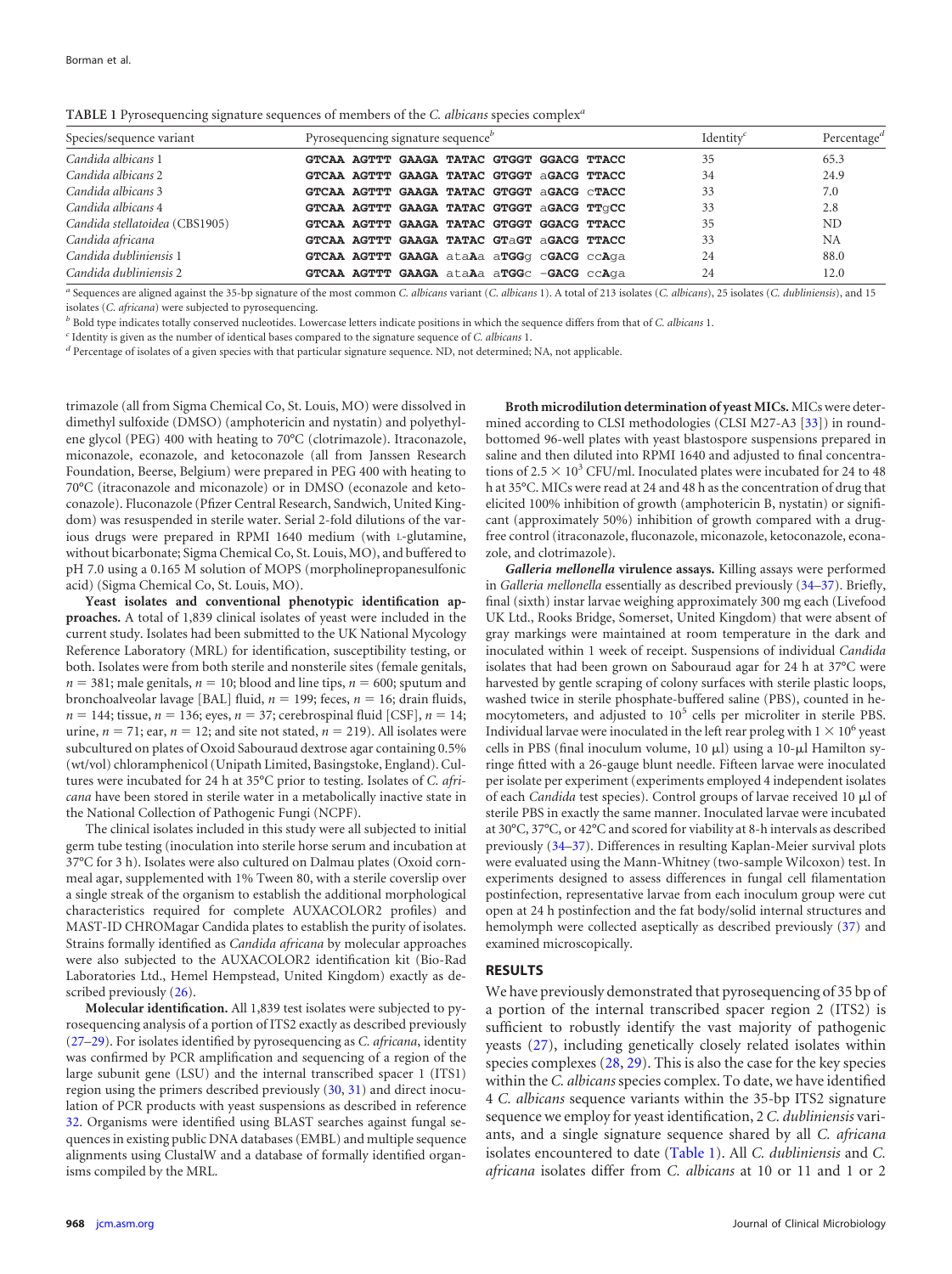<span id="page-2-0"></span>**TABLE 2** Strain collection data and MICs for *C. africana* isolates

|                     |                           |            |                | MIC $(mg/liter)^c$ |         |            |         |            |            |            |             |  |
|---------------------|---------------------------|------------|----------------|--------------------|---------|------------|---------|------------|------------|------------|-------------|--|
| Strain <sup>a</sup> | Patient site <sup>b</sup> | Age $(yr)$ | Location       | AMB                | FLZ     | <b>ITR</b> | MIC     | <b>NYS</b> | <b>KET</b> | <b>CLO</b> | <b>ECON</b> |  |
| <b>NCPF 8945</b>    | <b>HVS</b>                | 22         | Wrexham        | 0.125              | < 0.125 | < 0.03     | < 0.125 | 2.0        | < 0.125    | < 0.125    | < 0.125     |  |
| <b>NCPF 8946</b>    | Genital                   | 22         | Ipswich        | 0.125              | < 0.125 | < 0.03     | < 0.125 | 1.0        | < 0.125    | < 0.125    | < 0.125     |  |
| <b>NCPF 8947</b>    | Vaginal swab              | 25         | Bath           | 0.125              | < 0.125 | < 0.03     | < 0.125 | 1.0        | < 0.125    | < 0.125    | < 0.125     |  |
| <b>NCPF 8948</b>    | Genital                   | 31         | Portsmouth     | 0.25               | 0.25    | < 0.03     | < 0.125 | 2.0        | < 0.125    | < 0.125    | < 0.125     |  |
| <b>NCPF 8949</b>    | <b>HVS</b>                | 22         | Crewe          | 0.125              | < 0.125 | < 0.03     | < 0.125 | 1.0        | < 0.125    | < 0.125    | < 0.125     |  |
| <b>NCPF 8950</b>    | <b>HVS</b>                | 28         | Crewe          | 0.125              | < 0.125 | < 0.03     | < 0.125 | 1.0        | < 0.125    | < 0.125    | < 0.125     |  |
| <b>NCPF 8951</b>    | <b>HVS</b>                | 26         | Bangor         | 0.125              | < 0.125 | < 0.03     | < 0.125 | 2.0        | < 0.125    | < 0.125    | < 0.125     |  |
| <b>NCPF 8952</b>    | Vaginal swab              | 20         | Epsom          | ND                 | < 0.125 | < 0.03     | < 0.125 | 0.5        | < 0.125    | 0.25       | ND          |  |
| <b>NCPF 8953</b>    | <b>HVS</b>                | 25         | London         | ND                 | < 0.125 | < 0.03     | < 0.125 | 0.5        | < 0.125    | < 0.125    | ND          |  |
| <b>NCPF 8954</b>    | <b>HVS</b>                | 22         | Coventry       | ND                 | ND      | ND         | ND      | ND         | ND         | ND         | ND          |  |
| <b>NCPF 8955</b>    | <b>HVS</b>                | 22         | Stoke          | ND                 | < 0.125 | < 0.03     | < 0.125 | 0.5        | ND         | ND         | ND          |  |
| <b>NCPF 8956</b>    | <b>HVS</b>                | 31         | <b>Bristol</b> | ND                 | 0.25    | < 0.03     | < 0.125 | 1.0        | < 0.125    | < 0.125    | < 0.125     |  |
| <b>NCPF 8957</b>    | <b>LVS</b>                | 25         | <b>Bristol</b> | 0.25               | < 0.125 | < 0.03     | < 0.125 | 0.5        | < 0.125    | < 0.125    | < 0.125     |  |
| <b>NCPF 8958</b>    | <b>HVS</b>                | 21         | <b>Bristol</b> | ND                 | < 0.125 | ND         | < 0.125 | 1.0        | < 0.125    | < 0.125    | ND          |  |
| Isolate F111 (dead) | Vaginal swab              | 18         | Northampton    | 0.125              | 0.25    | < 0.03     | < 0.125 | 1.0        | < 0.125    | < 0.125    | < 0.125     |  |

*<sup>a</sup>* NCPF, National Collection of Pathogenic Fungi, UK Mycology Reference Laboratory.

*<sup>b</sup>* All patients were female. HVS, high vaginal swab; LVS, low vaginal swab.

*<sup>c</sup>* Drug abbreviations: AMB, amphotericin B; FLZ, fluconazole; ITR, itraconazole; MIC, miconazole; NYS, nystatin; KET, ketoconazole; CLO, clotrimazole; ECON, econazole. ND, not determined.

positions, respectively, within the 35-base pyrosequencing region [\(Table 1\)](#page-1-0). Conversely, the ITS2 sequence for *C. stellatoidea* (based on published ITS2 sequences for the type strain, isolate CBS 1905; EMBL AJ853768) is indistinguishable from that of *C. albicans* variant 1 [\(Table 1\)](#page-1-0), which is the most common ITS2 sequence variant encountered in United Kingdom isolates.

In order to evaluate the prevalence and potential clinical significance of *C. africana* in clinical samples in the United Kingdom, between September 2011 and July 2012, the UK National Mycology Reference Laboratory identified 1,839 yeast isolates to species level using pyrosequencing. *C. albicans* species complex constituted 44.9% (826/1,839) of all isolates identified and comprised 783 isolates of *C. albicans* (42.6% of all isolates), 28 isolates of *C. dubliniensis* (1.5%), and 15 isolates of *C. africana* (0.8%). Thus, when considering isolates from all clinical sites,*C. dubliniensis* and *C. africana* represented 3.4% and 1.8%, respectively, of all *C. albicans* complex isolates [\(Table 2\)](#page-2-0). In agreement with the published reports concerning the occurrence of *C. africana* [\(22\)](#page-5-22), all 15 isolates identified in this study had been isolated from genital specimens [\(Table 2\)](#page-2-0) in young female adults (age range, 18 to 31 years; mean age, 24.7 years). Indeed, when only the *C. albicans* complex isolates from female genital specimens were considered (251 isolates in total), *C. africana* (15 isolates) was much more prevalent than *C. dubliniensis* (3 isolates) and represented 6% of *C. albicans* complex isolates from such specimens.

*Candida africana* isolates had been submitted to the MRL from hospitals across central and southern England and Wales. In agreement with one published evaluation [\(38\)](#page-5-23), all isolates that were tested were found to be susceptible (with very low MICs) to all antifungal agents that would be appropriate for treating vaginal candidiasis [\(Table 2\)](#page-2-0). Examination of clinical details submitted with the isolates did not reveal a significant or unusual proportion of recalcitrant or recurrent infections associated with *C. africana*, compared to those associated with isolates of *C. albicans sensu stricto*, although generally the majority of yeast isolates from genital sites received by the MRL are from recurrent or recalcitrant infections. In agreement with previous reports [\(18,](#page-5-5) [22,](#page-5-22) [23\)](#page-5-9), all 15 *C. africana* isolates were capable of producing germ tubes upon incubation in horse serum for 3 h at 37°C [\(Table 3\)](#page-2-1). Similarly, *C. africana* isolates formed true hyphae in Dalmau cultures, although the quantity of hyphae produced and the speed of hyphal formation were much reduced compared to those for *C. albicans* and *C. dubliniensis* isolates [\(Table 3;](#page-2-1) data not shown). All isolates of *C. africana* failed to produce chlamydospores in culture, even after prolonged incubation, were incapable of assimilating trehalose, and lacked *N*-acetyl-galactosaminidase (hexosaminidase) activity

<span id="page-2-1"></span>**TABLE 3** Phenotypic characteristics of *C. albicans*, *C. dubliniensis*, and *C. africana* isolates*<sup>a</sup>*

|                      | Germ tube<br>result | Dalmau culture result |                          | Growth <sup>b</sup> at: |  |                | Trehalose                                                             |  | Color on          | Growth on Growth |                    |
|----------------------|---------------------|-----------------------|--------------------------|-------------------------|--|----------------|-----------------------------------------------------------------------|--|-------------------|------------------|--------------------|
| Species              |                     | Hyphae                | Chlamydospores 30°C 37°C |                         |  | $42^{\circ}$ C | assimilation <sup><math>c</math></sup> NAG act <sup>d</sup> CHROMagar |  |                   | actidione        | speed <sup>e</sup> |
| Candida albicans     |                     | Abundant Present      |                          |                         |  |                |                                                                       |  | Apple green       |                  | 100                |
| Candida dubliniensis |                     | Abundant Present      |                          |                         |  |                |                                                                       |  | Apple green       |                  | 85                 |
| Candida africana     |                     | Scant                 | Absent                   |                         |  |                |                                                                       |  | Turquoise-green + |                  | 50                 |

 $a^a$  +, positive; –, negative (except as described in footnote *b*).

*b* Growth: -, undetectable; +/-, barely detectable; +, detectable; ++, good; +++, abundant; ++++, prolific.

*<sup>c</sup>* Ability to assimilate trehalose.

*<sup>d</sup> N*-acetyl-galactosaminidase (hexosaminidase) activity.

*<sup>e</sup>* Growth speed expressed as a percentage of that observed with *C. albicans* isolates.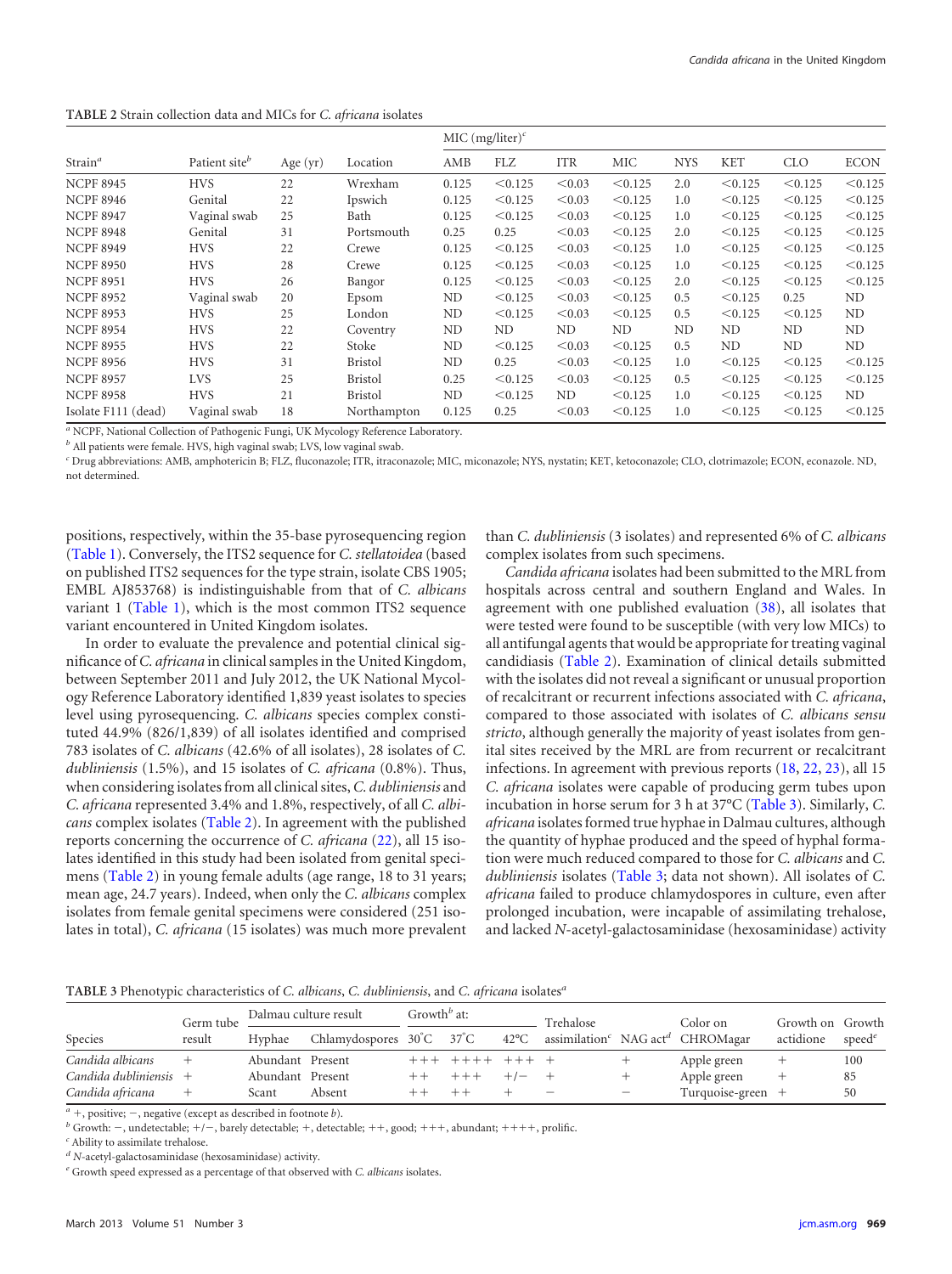

<span id="page-3-0"></span>**FIG 1** Appearance of *C. albicans* (left panel) and *C. africana* (right panel) after 48 h of incubation at 35°C on CHROMagar.

[\(18,](#page-5-5) [22,](#page-5-22) [23\)](#page-5-9) [\(Table 3\)](#page-2-1). Thus, *C. africana* could be distinguished from *C. albicans* and *C. dubliniensis* by AUXACOLOR2, although the former yielded unique profiles that are not currently in the databases provided with the kit. *C. africana* could also be distinguished from *C. albicans* on the basis of its appearance on CHROMagar, with the former producing smaller and deeper turquoise-green colonies than *C. albicans* [\(Fig. 1\)](#page-3-0). However, in contrast to previously published descriptions [\(22,](#page-5-22) [39\)](#page-5-24), all 15 United Kingdom isolates of *C. africana* were capable of growth at 30°C, 37°C, and 42°C, although growth was restricted at the latter temperature [\(Table 3\)](#page-2-1). Importantly, current matrix-assisted laser desorption ionization–time of flight mass spectrometry (MALDI-TOF) approaches are apparently unable to robustly distinguish *C. africana* and *C. albicans* (see, for example, Bruker Daltonik Tech-Note 1.0; Bruker Daltonik GmbH, Bremen, Germany).

Given the reduced formation of hyphae and slower growth of *C. africana* compared to *C. albicans*, as well as previous reports demonstrating that *C. dubliniensis* exhibits reduced pathogenicity compared to *C. albicans* in a variety of infection models (reviewed in references [15](#page-5-25) and [14\)](#page-5-1), we compared the virulence of isolates of *C. albicans*, *C. africana*, and *C. dubliniensis* in a systemic infection model using the insect larval model *Galleria mellonella* [\(34–](#page-5-19)[37\)](#page-5-20). Although recent studies have failed to reveal differences in pathogenicity between mucosal and systemic isolates of key pathogenic yeast species in *Galleria* larvae [\(40\)](#page-5-26), any such potential bias in the current study was avoided by comparing *C. africana* strains with *C. albicans* and *C. dubliniensis* isolates that had also been recovered from female genital samples. In preliminary experiments, and in agreement with previous reports [\(34\)](#page-5-19), no significant larval killing was observed with any isolate when larvae were inoculated with  $10<sup>5</sup>$  CFU/larva at any temperature (data not shown). However, when 10<sup>6</sup> CFU per larva were employed, species-specific and temperature-dependent larval killing was observed [\(Fig. 2\)](#page-3-1). *Candida albicans* was the most virulent species studied, and larval killing increased in a temperature-dependent manner. *C. dubliniensis* isolates exhibited virulence (in terms of mortality rates and time to kill) that was indistinguishable from that of *C. albicans* in larvae maintained at 37°C, but they were significantly less virulent than *C. albicans* in larvae incubated at  $42^{\circ}$ C ( $P < 0.015$ ), a temperature at which most *C. dubliniensis* isolates show extremely



<span id="page-3-1"></span>**FIG 2** Virulence of *C. albicans*, *C. dubliniensis*, and *C. africana* in *Galleria mellonella* larvae is species specific and temperature dependent. Kaplan-Meier plots of *G. mellonella* survival after injection with 10<sup>6</sup> CFU/larva of *C. albicans* (solid lines), *C. dubliniensis* (dashed lines), or *C. africana* (dotted lines) or an equivalent volume of sterile PBS (arrowed lines) and incubation at 30°C (left panel), 37°C (middle panel), and 42°C (right panel). Four strains were tested per species, with 15 larvae per strain (60 larvae per species). Experiments were performed in duplicate; curves represent the combined (additive) data from all strains and all experiments.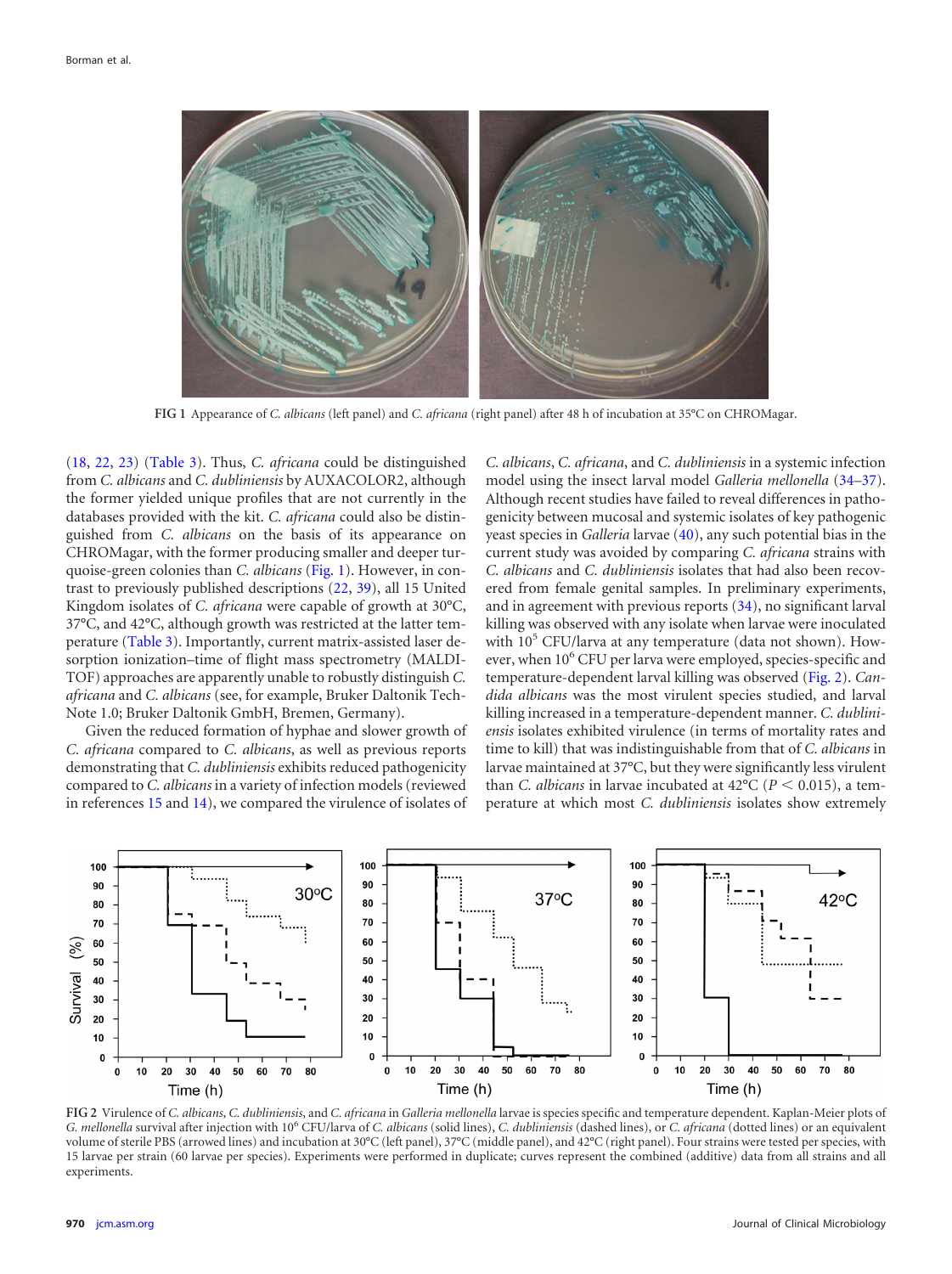restricted growth *in vitro* [\(39\)](#page-5-24). Conversely, larval killing by *C. africana* isolates was significantly slower than that observed with *C. albicans* in larvae incubated at all three temperatures (*P* 0.030,  $P < 0.065$ , and  $P < 0.007$  for 30°C, 37°C, and 42°C, respectively) or *C. dubliniensis* in larvae incubated at 30°C or 37°C (*P* 0.08 and  $<$  0.015, respectively) [\(Fig. 2\)](#page-3-1). Finally, analysis of hemolymph from *G. mellonella* larvae inoculated with the various strains and incubated at 37°C for 8 h revealed significant hyphal and pseudohyphal proliferation in larvae inoculated with *C. albicans* and *C. dubliniensis* but not those inoculated with *C. africana* (data not shown). Indeed, no significant filamentation was observed in larvae infected with *C. africana* at any time postinfection.

#### **DISCUSSION**

In the current study, we have employed pyrosequencing to evaluate the prevalence of *Candida africana* among isolates of pathogenic *Candida* species submitted to the UK National Mycology Reference Laboratory. In agreement with the existing literature (reviewed in reference [22\)](#page-5-22), *C. africana* was isolated exclusively in this study from female genital specimens. Indeed, *C. africana* constituted 6% of *C. albicans* species complex isolates from female genital specimens and was much more prevalent than the related *C. dubliniensis* in such samples, as has been reported previously from both Europe and the African subcontinent [\(18,](#page-5-5) [41\)](#page-5-27). Phenotypically, *C. africana* differed from *C. albicans* and *C. dubliniensis* by the delayed formation of hyphae and absence of chlamydospores in Dalmau cultures, the inability to assimilate trehalose, the lack of *N*-acetyl-galactosaminidase activity, and the development of smaller, more intensely colored turquoise-green colonies on CHROMagar. Despite slower growth and reduced formation of hyphae, all isolates of *C. africana* were found to be germ tube positive under standard incubation conditions (3 h at 37°C). However, in contrast to previous reports [\(22,](#page-5-22) [39\)](#page-5-24), the United Kingdom isolates of *C. africana* evaluated here were capable of growth, albeit restricted, at 42°C.

The current study is the first to have evaluated and compared the pathogenicity of *C. africana* isolates with that of its close relatives *C. albicans* and *C. dubliniensis*. As assessed by the ability to kill *Galleria mellonella* larvae in a systemic infection model, *C. africana* isolates were significantly less pathogenic than their *C. albicans* counterparts at 30°C, 37°C, and 42°C and less pathogenic than *C. dubliniensis* isolates at both 30°C and 37°C [\(Fig. 2\)](#page-3-1). In agreement with many previous studies in a wide range of infection models (reviewed in reference [15\)](#page-5-25), *C. dubliniensis* was less pathogenic than *C. albicans* in *G. mellonella* at all incubation temperatures evaluated, although this difference was not significant in larvae incubated at 37°C. Thus, at least in *Galleria* larvae, the members of the *C. albicans* complex can be ordered *C. albicans C. dubliniensis C. africana* in terms of virulence. Virulence factors have been extensively studied in *C. albicans* and include adhesins, kinases, secreted extracellular enzymes, and, importantly, the ability to alternate between filamentous (hyphal) and budding yeast forms (reviewed in references [15,](#page-5-25) [42,](#page-5-28) and [43\)](#page-5-29). Indeed, hyphal formation has been proposed to play pivotal roles in adhesion to host cell surfaces and subsequent biofilm formation, tissue invasion, and immune evasion [\(44\)](#page-5-30). In this respect, it is noteworthy that mutations in *C. albicans* genes associated with hyphal formation and regulation resulted in reduced virulence in*Galleria* larvae [\(36\)](#page-5-31). Previously, the reduced virulence of *C. dubliniensis* compared to *C. albicans* has been attributed to lower filamentation

rates in the former [\(45,](#page-5-32) [46\)](#page-5-33), the loss of several virulence factor genes that appear to be preferentially expressed by the hyphal form (reviewed in reference [15\)](#page-5-25), and a reduced ability to tolerate a wide range of environmental stresses [\(46\)](#page-5-33).

Here we have reported that *C. africana* grows more slowly than both *C. albicans* and *C. dubliniensis in vitro* and has a much reduced ability to form hyphal filaments on Dalmau culture. This lower filamentation rate was also apparent in *G. mellonella* larvae. In larvae sacrificed 8 h after inoculation with the various *Candida* species, *C. albicans* and to a lesser degree *C. dubliniensis* were present throughout both the insect hemolymph and fat body as a mixture of budding yeasts, true mycelium, and pseudohyphae. In larvae inoculated with *C. africana*, only replicating yeast forms could be detected (data not shown). Thus, it is plausible that this lower filamentation rate contributes to the reduced virulence of *C. africana* in this infection model. For *C. dubliniensis*, it has been proposed that reductive evolution involving the loss of key virulence genes has resulted in the narrowing of environmental conditions conducive to hyphal formation [\(15\)](#page-5-25), perhaps as an adaptive change to a particular anatomical niche in which filamentation is less required for colonization. In future comparative genomic studies, it will be important to establish whether the genetic repertoire of *C. africana* is similarly reduced and whether the inability of *C. africana* to form hyphae accounts for the apparent restriction of this organism in humans to colonization of the female genital tract. Further studies will be required to compare the abilities of *C. africana*, *C. albicans*, and *C. dubliniensis* to colonize this particular anatomical niche.

#### **ACKNOWLEDGMENT**

We are grateful to the other members of the United Kingdom MRL for their assistance with data collation and phenotypic and molecular analyses of isolates.

### <span id="page-4-0"></span>**REFERENCES**

- 1. **Marr KA.** 2004. Invasive *Candida* infections: the changing epidemiology. Oncology **18**(14 Suppl 13):9 –14.
- 2. **Nucci M, Marr KA.** 2005. Emerging fungal diseases. Clin. Infect. Dis. **41**:521–526.
- 3. **Pfaller MA, Jones RN, Doern GV, Fluit AC, Verhoef J, Sader HS, Messer SA, Houston A, Coffman S, Hollis RJ.** 1999. International surveillance of blood stream infections due to *Candida* species in the European SENTRY program: species distribution and antifungal susceptibility including the investigational triazole and echinocandin agents. SENTRY Participaant Group (Europe). Diagn. Microbiol. Infect. Dis. **35**:19 –25.
- <span id="page-4-2"></span>4. **Pfaller MA, Jones RN, Messer SA, Edmond MB, Wenzel RP.** 1998. National surveillance of nosocomial blood stream infection due to species of *Candida* other than *Candida albicans*: frequency of occurrence and antifungal susceptibility in the SCOPE Program. Diagn. Microbiol. Infect. Dis. **31**:327–332.
- <span id="page-4-3"></span>5. **Ruhnke M.** 2006. Epidemiology of *Candida albicans* infections and role of non-*Candida albicans* yeasts. Curr. Drug Targets **7**:495–504.
- 6. **Snydman DR.** 2003. Shifting patterns in the epidemiology of nosocomial *Candida* infections. Chest **123**:500S–503S.
- <span id="page-4-1"></span>7. **Wingard JR.** 1994. Infections due to resistant *Candida* species in patients with cancer who are receiving chemotherapy. Clin. Infect. Dis. **19**(Suppl 1):49 –53.
- <span id="page-4-4"></span>8. **Wright WL, Wenzel RP.** 1997. Nosocomial *Candida.* Epidemiology, transmission and prevention. Infect. Dis. Clin. North Am. **11**:411– 425.
- <span id="page-4-5"></span>9. **Moran GP, Coleman DC, Sullivan DJ.** 2011. Comparative genomics and evolution of pathogenicity in human pathogenic fungi. Eukaryot. Cell **10**:34 – 42.
- 10. **Sullivan DJ, Westerneng TJ, Haynes KA, Bennett DE, Coleman DC.** 1995. *Candida dubliniensis* sp. nov.: phenotypic and molecular character-